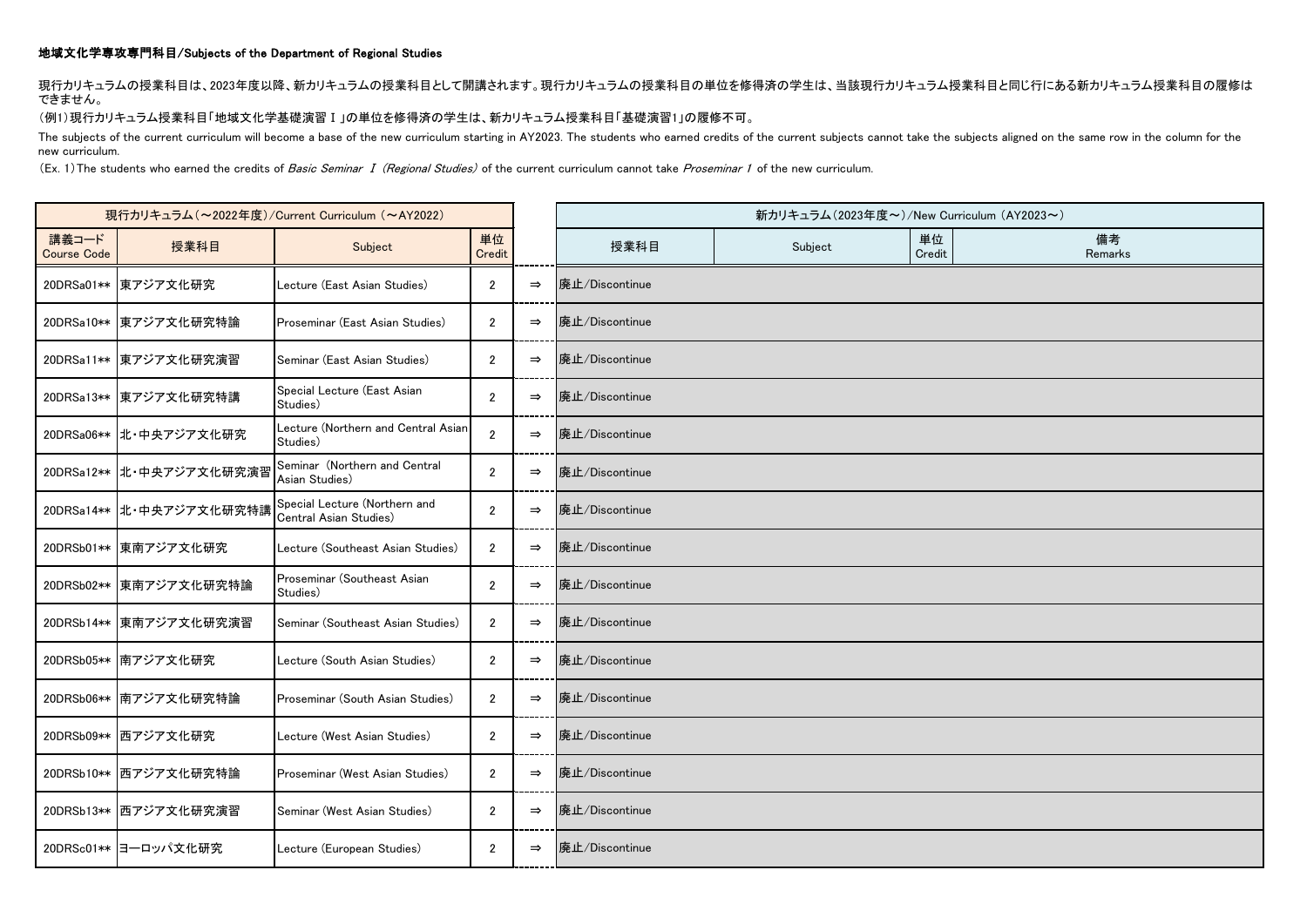| 現行カリキュラム (~2022年度)/Current Curriculum (~AY2022) |                          |                                     |                |               | 新カリキュラム(2023年度~)/New Curriculum (AY2023~) |                                                       |                  |                |
|-------------------------------------------------|--------------------------|-------------------------------------|----------------|---------------|-------------------------------------------|-------------------------------------------------------|------------------|----------------|
| 講義コード<br><b>Course Code</b>                     | 授業科目                     | Subject                             | 単位<br>Credit   |               | 授業科目                                      | Subject                                               | 単位<br>Credit     | 備考<br>Remarks  |
|                                                 | 20DRSc05** ヨーロッパ文化研究演習   | Seminar (European Studies)          | $\overline{2}$ | $\Rightarrow$ | 廃止/Discontinue                            |                                                       |                  |                |
|                                                 | 20DRSd01** アフリカ文化研究      | Lecture (African Studies)           | $\overline{2}$ | $\Rightarrow$ | 廃止/Discontinue                            |                                                       |                  |                |
|                                                 | 20DRSd02** フフリカ文化研究特論    | Proseminar (African Studies)        | $\overline{2}$ | $\Rightarrow$ | 廃止/Discontinue                            |                                                       |                  |                |
|                                                 | 20DRSd05** フフリカ文化研究演習    | Seminar (African Studies)           | 2              | $\Rightarrow$ | 廃止/Discontinue                            |                                                       |                  |                |
|                                                 | 20DRSd06** アフリカ文化研究特講    | Special Lecture (African Studies)   | $\overline{2}$ | $\Rightarrow$ | 廃止/Discontinue                            |                                                       |                  |                |
|                                                 | 20DRSe01** アメリカ文化研究      | Lecture (American Studies)          | 2              | $\Rightarrow$ | 廃止/Discontinue                            |                                                       |                  |                |
|                                                 | 20DRSe02** フメリカ文化研究特論    | Proseminar (American Studies)       | $\overline{2}$ | $\Rightarrow$ | 廃止/Discontinue                            |                                                       |                  |                |
|                                                 | 20DRSf01** オセアニア文化研究     | Lecture (Oceanic Studies)           | $\overline{2}$ | $\Rightarrow$ | 廃止/Discontinue                            |                                                       |                  |                |
| 20DRSf05**                                      | オセアニア文化研究演習              | Seminar (Oceanic Studies)           | $\overline{2}$ | $\Rightarrow$ | 廃止/Discontinue                            |                                                       |                  |                |
|                                                 | 90DRSg01**  地域文化学基礎演習 I  | Basic Seminar I (Regional Studies)  | $\overline{2}$ | $\Rightarrow$ | 基礎演習1                                     | Proseminar 1                                          | $\mathbf{2}$     |                |
|                                                 | 90DRSg02**  地域文化学基礎演習 II | Basic Seminar II (Regional Studies) | $\overline{2}$ | $\Rightarrow$ | 基礎演習2                                     | Proseminar 2                                          | $\mathbf{2}$     |                |
|                                                 | 90DRSg03**   地域文化学演習 I   | Seminar I (Regional Studies)        | $\mathbf{2}$   | $\Rightarrow$ | 論文演習1                                     | <b>Dissertation Seminar 1</b>                         | $\overline{2}$   |                |
|                                                 | 90DRSg04** 地域文化学演習 II    | Seminar II (Regional Studies)       | $\overline{2}$ | $\Rightarrow$ | 論文演習2                                     | <b>Dissertation Seminar 2</b>                         | $\overline{2}$   |                |
|                                                 | 20DRSh01**   地域文化学特論 I   | Lecture I (Regional Studies)        | $\mathbf{2}$   | $\Rightarrow$ | 人類文化研究基礎1                                 | Foundation of Anthropology 1                          | $\overline{2}$   |                |
|                                                 | 20DRSh02** 地域文化学特論 II    | Lecture II (Regional Studies)       | $\mathbf{2}$   | $\Rightarrow$ | 人類文化研究基礎2                                 | Foundation of Anthropology 2                          | $\boldsymbol{2}$ |                |
|                                                 |                          |                                     |                |               | 人類文化研究特論1                                 | Lecture on Anthropology 1                             | $\mathbf{2}$     | 新設/New subject |
|                                                 |                          |                                     |                |               | 人類文化研究特論2                                 | Lecture on Anthropology 2                             | $\mathbf{2}$     | 新設/New subject |
|                                                 |                          |                                     |                |               | 先端学術院特別研究ⅢA                               | Dissertation Work in Advanced<br>Studies <b>III</b> A | $\overline{2}$   | 新設/New subject |
|                                                 |                          |                                     |                |               | 先端学術院特別研究ⅢB                               | Dissertation Work in Advanced<br>Studies III B        | $\mathbf{2}$     | 新設/New subject |
|                                                 |                          |                                     |                |               | 先端学術院特別研究IVA                              | Dissertation Work in Advanced<br>Studies IVA          | $\mathbf{2}$     | 新設/New subject |